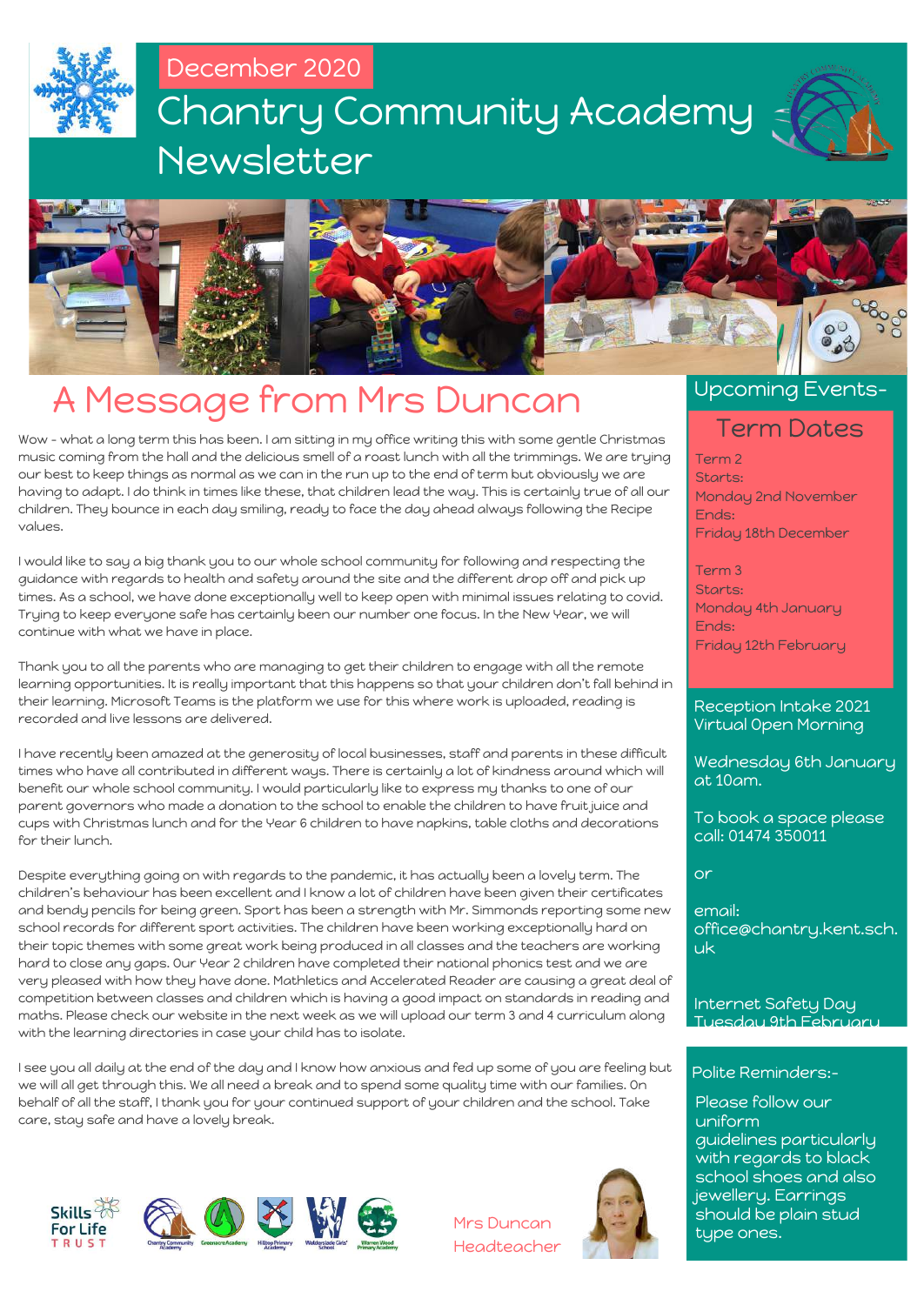

# December 2020 Charity Events Skills for Life



This year Chantry supported Children in Need through a series of competitions. There were three competitions for the children to enter – a colouring competition, 'guess the jar' and 'baby guess who.' It is fair to say that the children enjoyed taking part in all of the competitions and there were fantastic entries for all three.

There were multiple winners for each competition. The colouring competition was won by Akos in Potter Class who designed a bright, multi-coloured Pudsey Bear and Alysha in Rowling class who completed all of the multiplication questions and wrote a great tiebreaker to go with it.

Three children won 'Guess the jar'. Albert in Browne class, Ajwa in Seuss class and Harjit in Morpurgo class all guessed correctly that there were 201 items in the jar. Our final competition, 'Baby guess who' was very popular with the children and really stumped some of them! Lots of staff noticed the children looking at them very carefully to see if they could work out if they were on the sheet. Our winners for this competition were Jasman in Rowling class and Taygan in Pullman class who both correctly guessed 13 members of staff.

In total we raised £246.43 for Children in Need. The RECIPE values of Excellence, Perseverance and Enjoyment were most definitely on display.





On the last day of term 1 we held a non-uniform day to support Gravesend foodbank. Usually, we would collect donations of food and deliver them to the foodbank but this year we were not able to do that because of the risk of cross contamination that arises with many people handling food donations. Instead we raised funds with children donating money to wear their own clothes to school for the day.

Gravesham foodbank has been a vital resource for the local community during the coronavirus pandemic. It has stayed open throughout with staff and volunteers continuing to work tirelessly to support people in the community. This year they have supported far more individuals than the previous year and cannot continue to do this without our support.

By supporting this charity the children demonstrated the RECIPE values of respect and cooperation. The final amount raised was a fantastic £350.65. On receiving the donation, Gravesham foodbank responded by saying: 'It is simply marvellous and received with love, please do pass on our gratitude to all at Chantry Community Academy. Your donation will go a long way to help the local people in need in the community.'



### Mrs Woodroof - Deputy Head

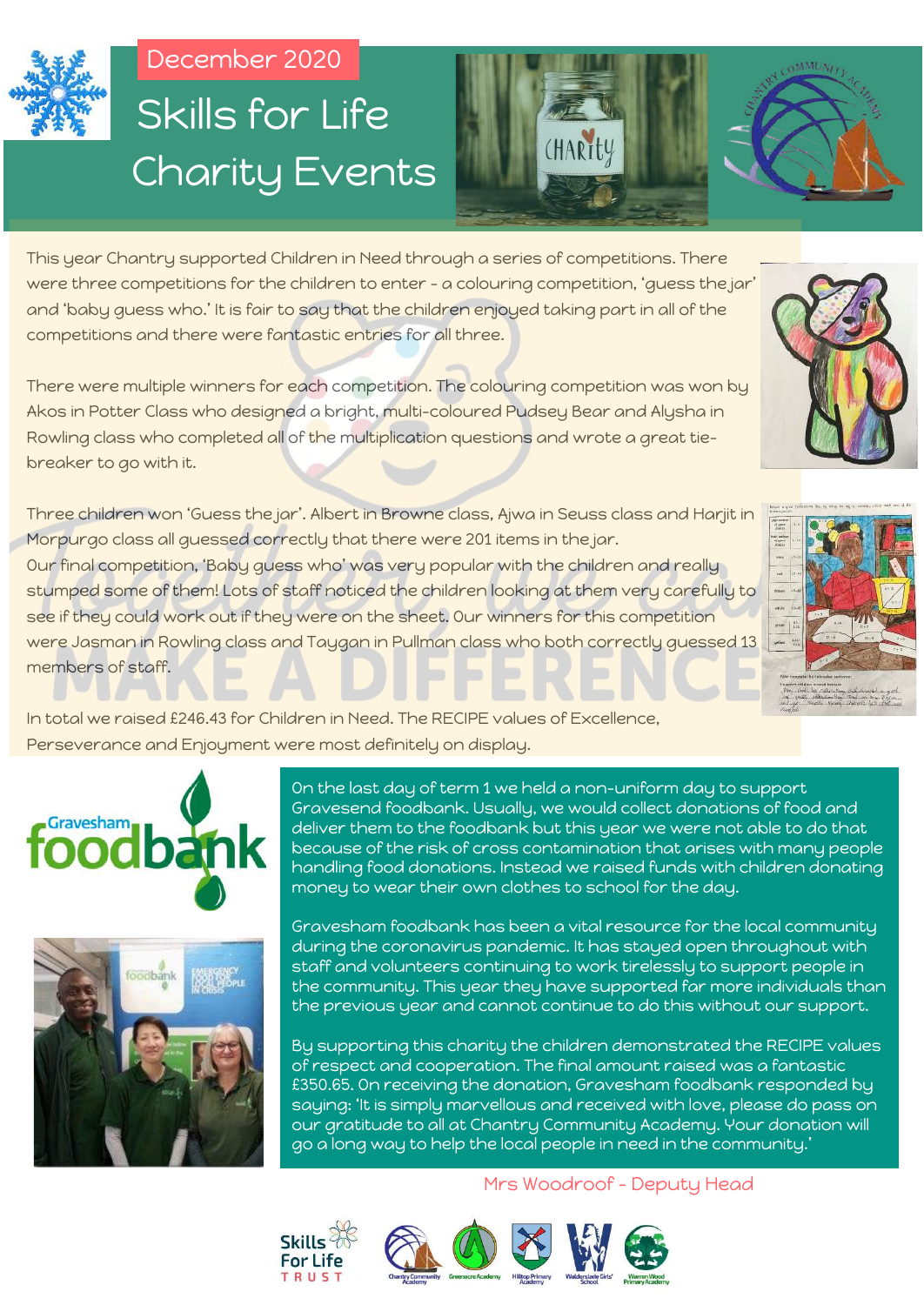

## Remote Learning









### **Situation**

My child's bubble has closed and all children and adults in the year group are working from home.

**Or** Service Contract of the Contract of Service

Wider "lockdown" measures are in place resulting in school closures.

### Remote Learning Provision

Your child will have 3 live lessons delivered each day via MS Teams (One Maths, one English and one other subject). An invite to each lesson will be posted in the class general feed on Teams. Following on from the live lessons the class teacher will set work that should be uploaded to Teams when finished.

#### Situation

My child is isolating because a member of our household has symptoms.

### Remote Learning Provision

On our website in the Teams Classroom section or in the files section of MS Teams you can find the remote learning directory for your child's year group. This gives you links and work that corresponds to what your child would be learning in school in each subject during a particular week. Any work completed in this way should be uploaded to MS Teams. At the beginning of the school year, children in years 1 to 6 were also given a set of CGP books to do at home if this situation arose.



 $\circledcirc$ 

### Mrs Woodroof - Deputy Head











(■)

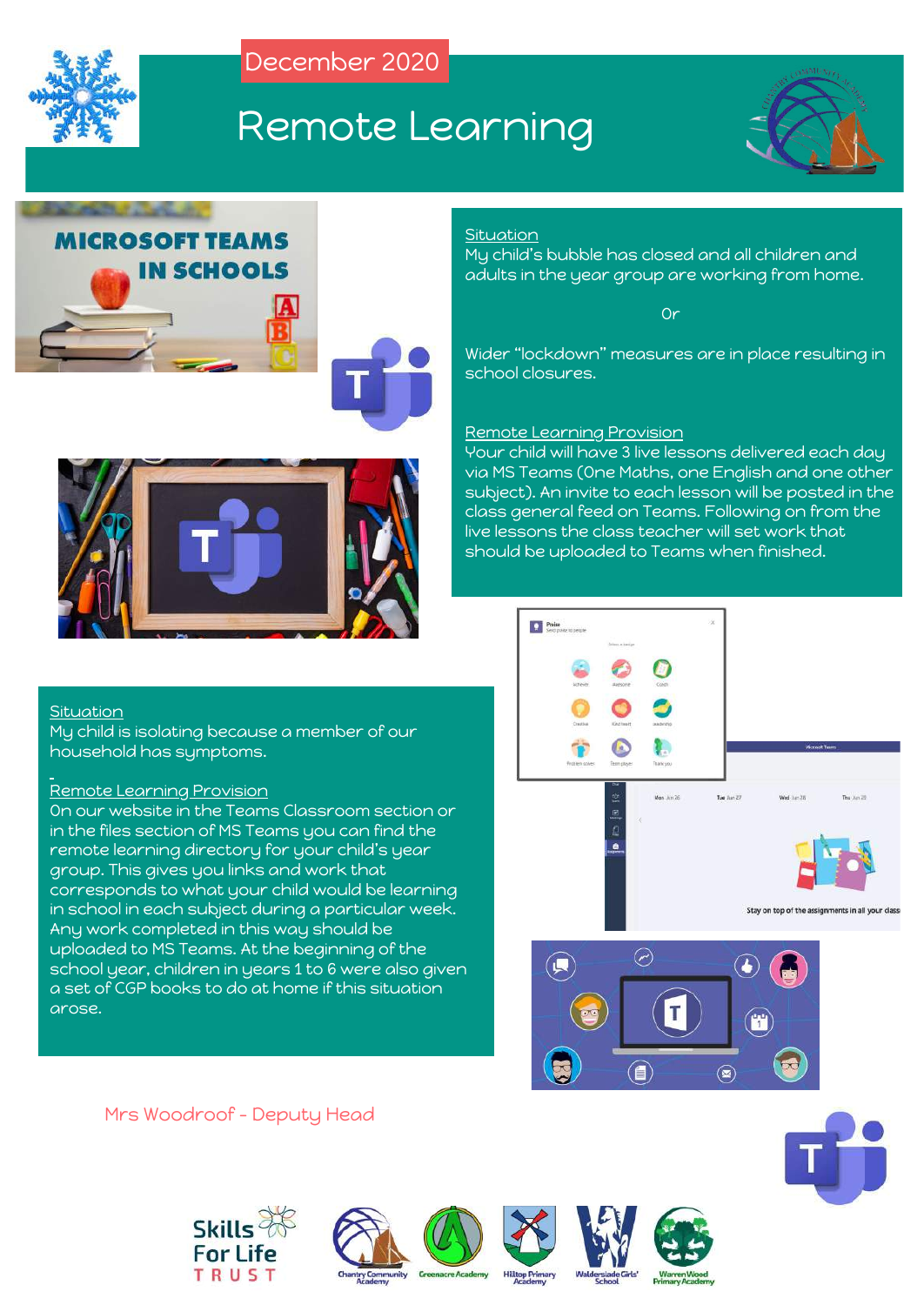

# Classroom News





The Nursery children have been exploring a wide variety of books this term. They have been showing a lot of cooperation while acting out 'We're Going on a Bear Hunt' and joining in with the story language. They have also been enjoying reading 'The Jolly Postman' and learning all about letters and deliveries. The children have used this knowledge to enhance their play while working together in their delivery office role play area, wrapping presents for Christmas.

## Nurser





In Reception, the children have continued to enjoy their topic on 'Something about us'. They have covered many books including The Gruffalo, Handa's Surprise and learnt about many cultures and events such as Diwali, Remembrance Day and Fireworks night. In our Maths, Reception have been working hard learning numbers to 5 including solving word problems, comparing numbers within 5 and one more and one less. Towards the end of term we have started counting to 10.

Year 1 have had an amazing half term and continued exploring the big question of 'Who am I?'. We have been reading the story of 'The Jolly Postman or other people's letters' this half term and thinking about the traditional tale characters the Postman visits on his journey. Children have used pictures, story maps and role play to retell the story and developed their phonics skills and imagination to write lists, letters and retell stories independently. In Science we have been learning about animals and sorting them based on their appearances, physical structures and diet. We have also been demonstrated fantastic perseverance skills when using iPad and laptops to search and save images of our favourite animals in Computing. Art and D.T lessons have also continued the theme, 'Who am I?' and children have completed their selfportrait paintings based on the artist Frida Kahlo and their picture frame creations using their own designs and plans.





## Year 2



Year 2 have been working really hard this term! A lot of our work has been focused on Phonics, but we have also loved learning about different celebrations such as Black History Month, Fireworks Night and Christmas. We have also been reading the story of Paddington Bear, but our favourite project has been our 3D Maps! We had to use our map reading skills from Geography to locate the London landmarks, and our D.T. cutting skills to carefully create the 3D pop out effect. We had to persevere a lot as it was really tricky but they turned out brilliantly if we do say so ourselves!











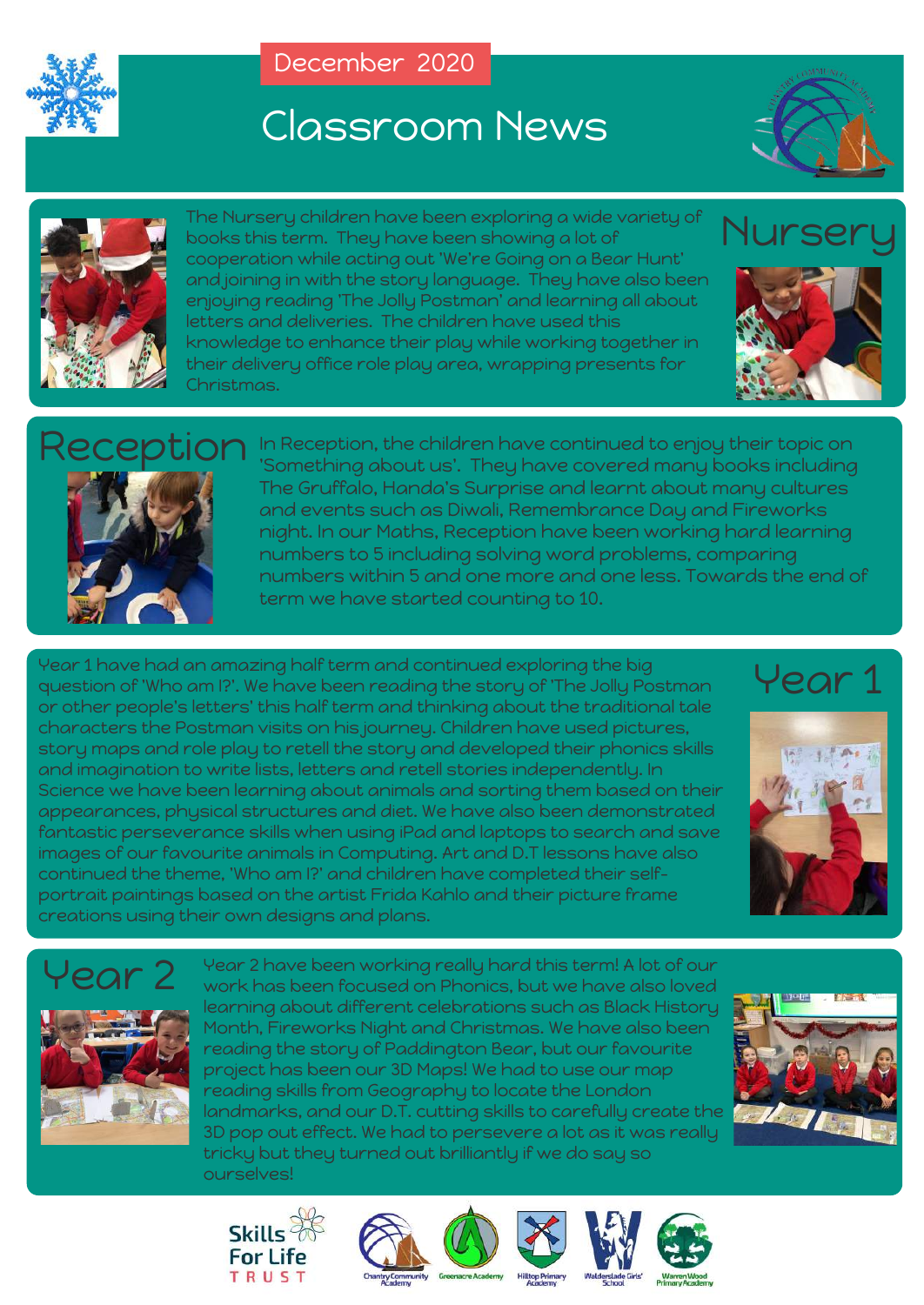

# Classroom News



## Year 3



Year 3 have been learning lots of new skills in their curriculum lessons. In Computing the children have been learning how to use a computer program called Scratch to design their own characters and their own backgrounds. In our Science lessons the children have been learning about what healthy food is and have used play dough to make their own healthy eating plate. The children showed great enjoyment and perseverance in both lessons.

During term 2, year 4 have been learning about deforestation and the negative effects that Climate change has on our environment. To support this, we used our research skills in computing and created power point presentations about the importance of the Amazon rainforest. In art, we studied the artist Calman Shemi and chose our own special city to inspire our art projects. We then designed our own mixed media backgrounds and used different drawing mediums to create texture. Our book this term, was Jungle Book, which we used to extend our vocabulary and deliver high quality writing pieces. We took part in some exciting Science experiments, during which we tested whether or not sound can be "seen" and what causes this to happen.

# Year 4





Year 5 have designed and built working models of The London Eye, showing all aspects of the RECIPE to turn their ideas into reality. In Geography lessons, they have demonstrated a range of mapwork skills as they carefully studied OS maps and gave directions using grid references, compass points and knowledge of symbols. Our new Science topic is SPACE, linking with Tim Peake's book about his time on the International Space Station - this happily coincided with the Space-X launch of four astronauts to the ISS which we were able to watch via NASA TV. We listen to a wide variety of musicians each week, with recent favourites including Elton John and Nina Simone.



Year 6 have been working extremely hard on their D&T/science project based on creating shadow light boxes. They have used a cross-curricular approach by applying their scientific skills of light and shadows, as well as their D&T skills in order to create a fully functioning shadow light box. Some pupils even created a black out torch, which they also linked into their history learning based on WW2. They evaluated their products and looked into how improvements could be made.

## Year 6











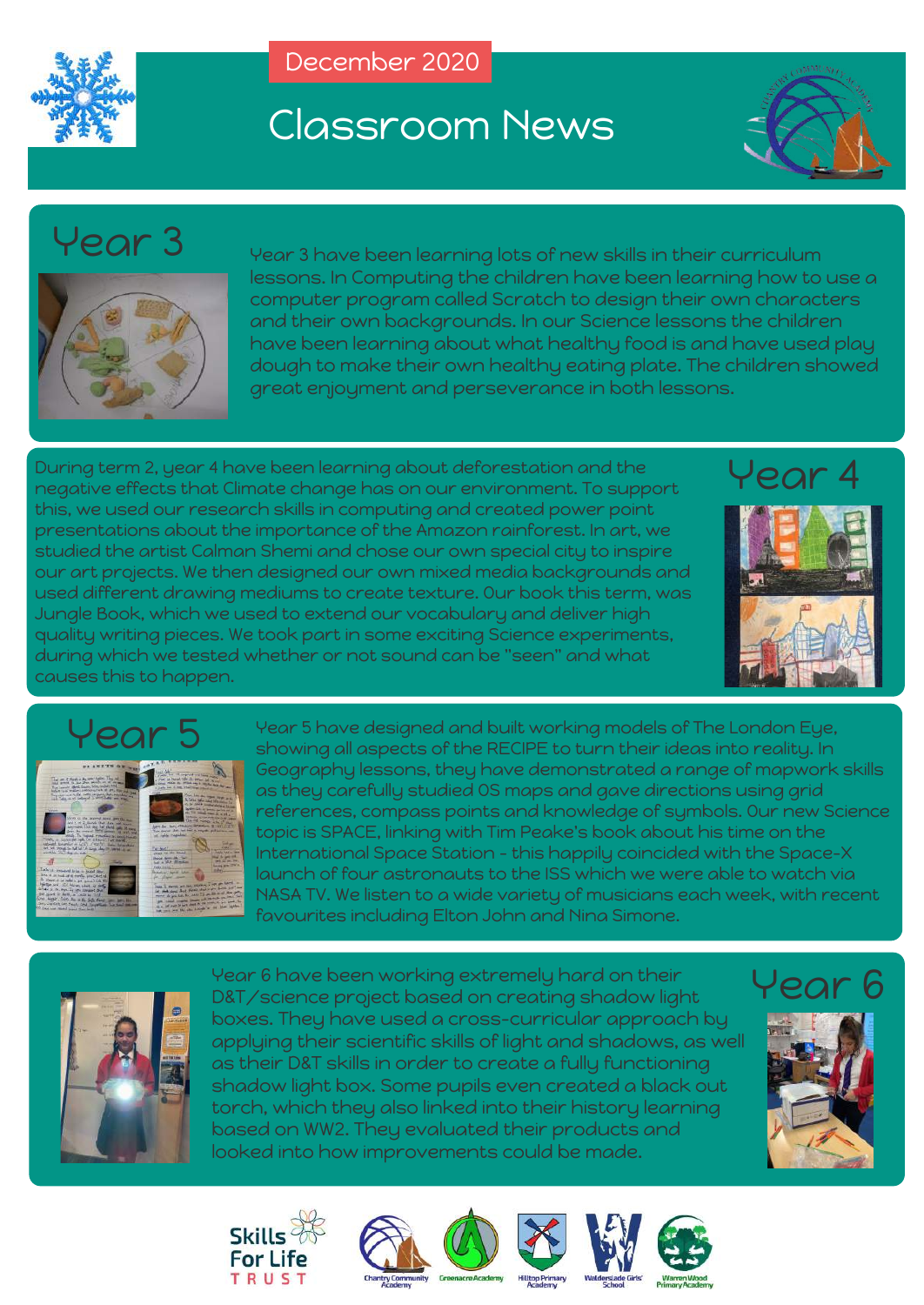

## **Mathletics**



During our weekly Maths Celebration Assemblies children have the chance each week to earn their way onto a weekly leader board for the most overall points scored on Mathletics. These can be earned from completing their Home Learning set activities or by playing 'Live Mathletics' against children in school and across the globe! This year so far we have given out over 700 certificates for Mathletics participation which is a great achievement for all children who have received one. We also have prizes and a trophy for a class that has worked well each week and our prized 'Mathletics Master' for a child each week who has shown outstanding work on Mathletics.

I would like to take this chance to thank you for your support and cooperation with using this platform at home as it is a brilliant tool that will make a clear impact on your child's maths education.

Below is the class and pupil leader board for the academic year so far:



| <b>All classes</b> | <b>ACTIVITY</b><br><b>POINTS</b> | LIVE<br><b>POINTS</b> | <b>TOTAL</b><br><b>POINTS</b> | <b>UNITED STATE</b><br><b>BRONZE</b> | SILVER                  | GOLD           |
|--------------------|----------------------------------|-----------------------|-------------------------------|--------------------------------------|-------------------------|----------------|
| Ahlberg            | 269350                           | 16131                 | 285481                        | .79                                  | 8                       | 1.0            |
| Browne.            | 197690                           | 4212                  | 201902                        | 66                                   | $\overline{\mathbf{g}}$ | $\circ$        |
| Dahl               | 267170                           | $-8101$               | 275271                        | 59                                   | 6                       | 0              |
| Donaldson          | 134410                           | 14759                 | 149169                        | 53                                   | $2 -$                   | $\circ$        |
| Inkpen.            | 166480                           | 2785                  | 169265                        | 66                                   | $\overline{6}$          | $\circ$        |
| Lewis              | 71800                            | 1929                  | 73729                         | 25                                   | 1                       | $\cup$ 0       |
| Morpurgo           | 202050                           | 99132                 | 301182                        | 53                                   | $\overline{\tau}$       | $\circ$        |
| Pullman            | 83080                            | 7848                  | 90928                         | -23                                  | $\Omega$                | $\overline{0}$ |
| Rosen              | 69740                            | 3749                  | 73489                         | $^{29}$                              | $\bar{1}$               | $\circ$        |
| Rowling            | 183920                           | 18142                 | 202062                        | $-77$                                | Б                       | $\alpha$       |
| Sachar             | 252710                           | 46680                 | 299390                        | 84                                   | $\overline{u}$          | $\circ$        |
| Seuss              | 76060                            | 1468                  | 77528                         | 36                                   | $\overline{\mathbf{2}}$ | $\circ$        |

**Mathletics Hall of Fame** 

|                | <b>Top students</b> | <b>MULLEY 11 1</b><br><b>POINTS</b> | uve<br><b>POINTS</b> | IUIAL<br><b>POINTS</b> | <b>BRONZE</b>   | <b>SILVER</b>           | GOLD                |
|----------------|---------------------|-------------------------------------|----------------------|------------------------|-----------------|-------------------------|---------------------|
| H              | Hammim              | 144340                              | 1749                 | 146089                 | $\mathbb{H}$    | $\overline{2}$          | $\theta$            |
| J              | Eimantas            | 87990                               | 473                  | 88463                  | 10              | $\overline{2}$          | $\circ$             |
| K              | Inbam               | 87210                               | 766                  | 87976                  | $_{\text{II}}$  | $\overline{2}$          | $\circ$             |
| M              | Tejas               | 43990                               | 42052                | 86042                  | Ŧ               | $\overline{\mathbf{c}}$ | $\theta$            |
| $\overline{M}$ | Nithin              | 59530                               | 18637                | 78167                  | 10              | $\overline{2}$          | $\circ$             |
| s              | Ashwica             | 46030                               | 3133                 | 49163                  | 13              | $\overline{2}$          | $\bf{0}$            |
| G              | Isabella            | 17740                               | 31266                | 49006                  | $\mathsf{Q}$    | 1                       | $\theta$            |
| S              | Aaroosan            | 25220                               | 23324                | 48544                  | 5               | ï                       | $\ddot{\mathbf{0}}$ |
| K              | Lakeena             | 37450                               | 410                  | 37860                  | 12              | $\overline{2}$          | $\mathbf 0$         |
| $\circ$        | Tyra                | 21680                               | 8826                 | 30506                  | $\overline{11}$ | $\overline{2}$          | $\circ$             |

Miss Moore Numeracy Lead











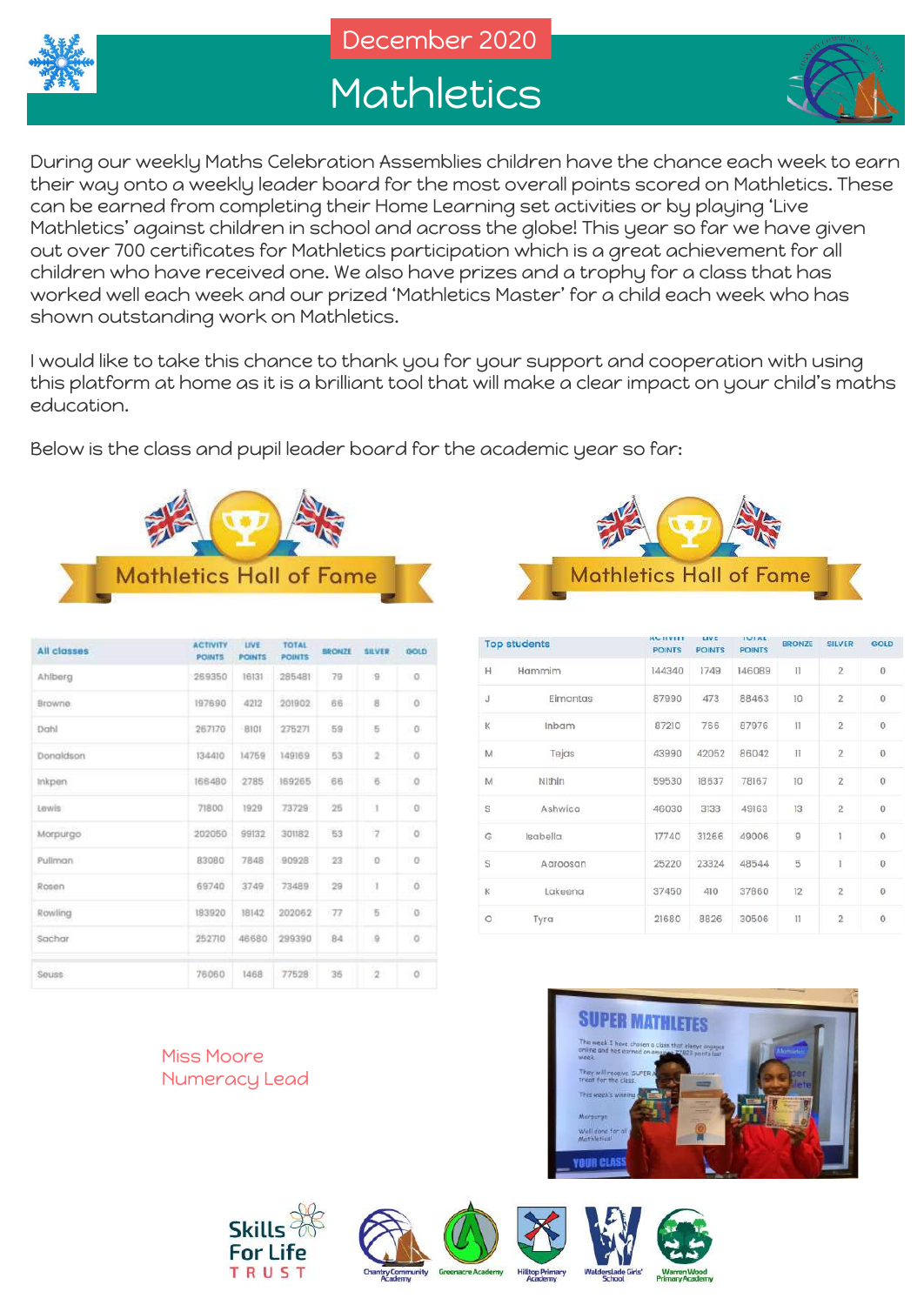

# Christmas Dinner and Jumper Day



Miss Treleaven Midday Supervisor















# Kringle the Elf



The Reception children have really enjoyed spotting Kringle the Elf in the office. On their way into School in the morning they have worked together to find where he has been hiding and seeing what he has been getting up to.

Mr Penning EYFS Lead











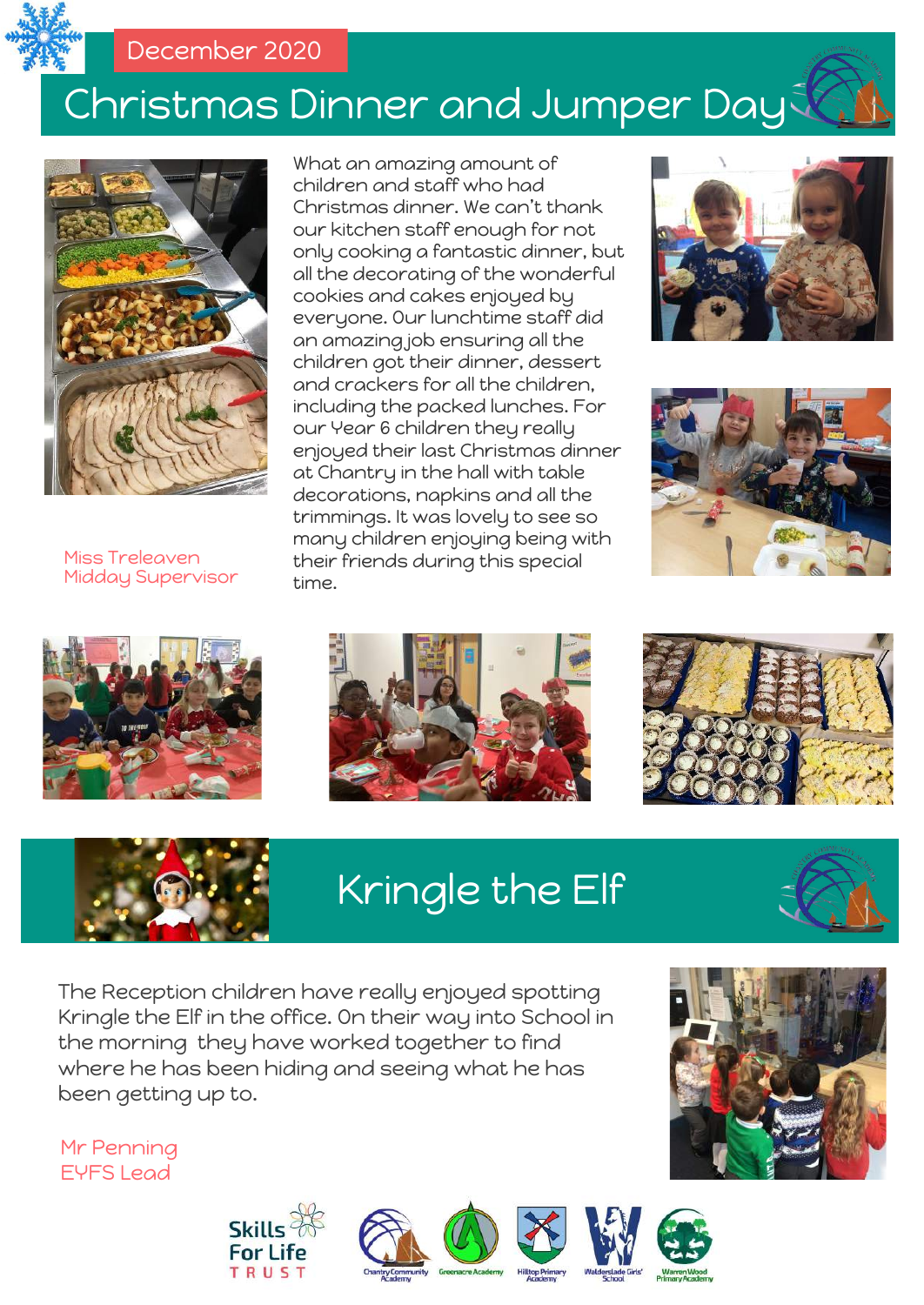

## December 2020 Barvember





paramorning work to get their brains active<br>In the when they first arrived at school. With During the month of November the school took part in 'Barvember'. This a month with daily challenges organised by White Rose Maths which schools across the country take part in. it focuses on the use of the Bar Model as a representation of complex word problems. Children in years 1-6 took part in daily challenges in their early morning work to get their brains active amazing work being shared across the school and on Twitter. On Wednesday 18th November every class used Bar Modelling in their teaching, from fraction work in Year 6 to addition problems and number bonds in year 2.

> To access the full set of problems to use with your child click here:

https://whiterosemaths.com/resour ces/classroomresources/barvember/





Miss Moore Numeracy Lead











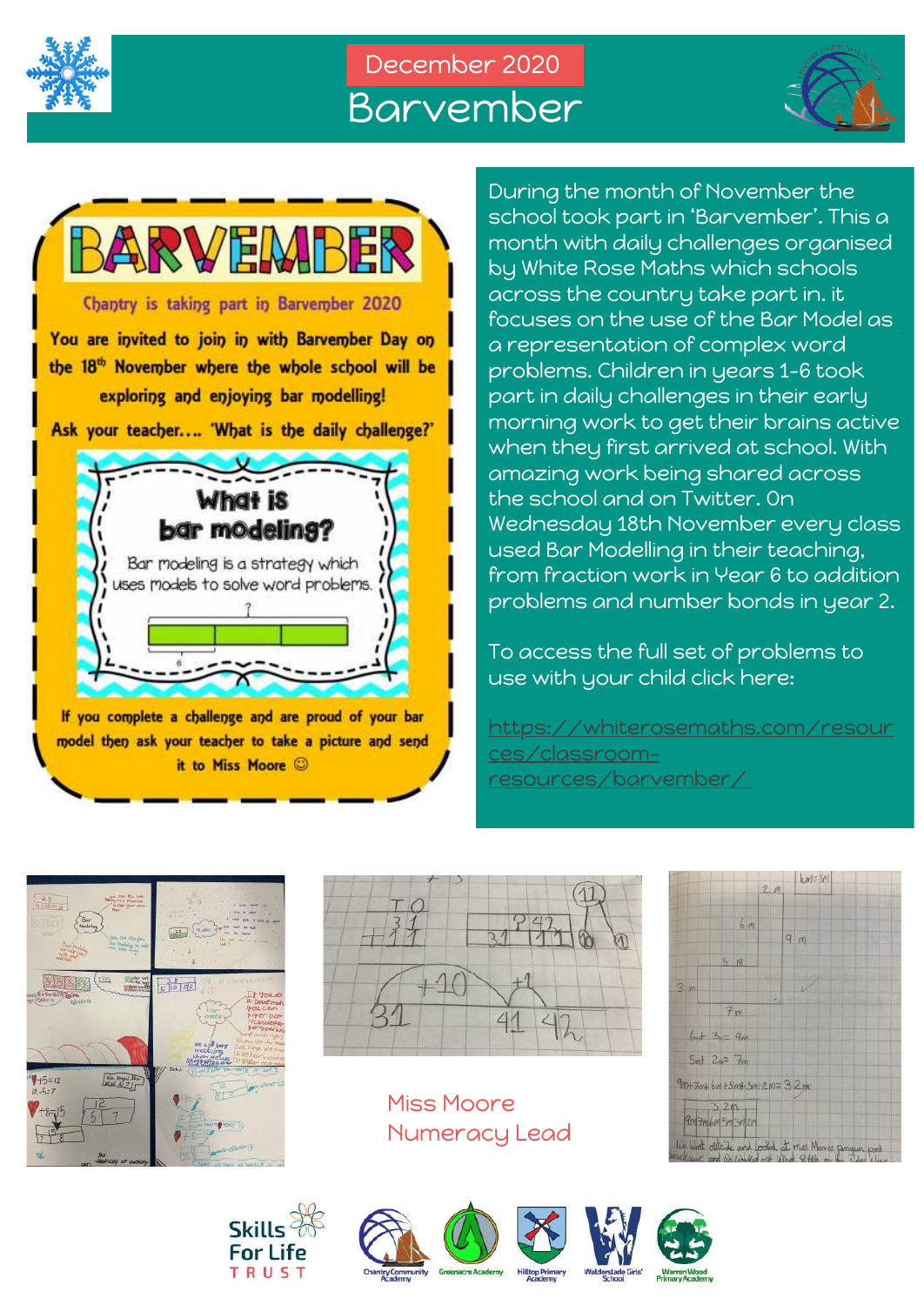

## December 2020 Beat the Flood





rewarded with their medal and certificates for participating. There will be top 3<br>prizes for KS1 models and top 3 prizes for KS2 models The whole school has taken part in a fantastic science competition involving building a model house from waterproof materials. The idea behind this was to get children thinking scientifically about different materials that can withstand a flood. There has been a focus on climate change too and how less fortunate countries can build homes that can survive if there was a flood. Children have been ever so creative and even building their models using wood and Perspex! Pupils have worked hard and shown great perseverance with this competition and will be prizes for KS1 models and top 3 prizes for KS2 models

> Miss Basra Science Lead

## ParentPay

#### What does ParentPay do?

- 
- gives you a history of all the payments you have made
- offers a highly secure payment site<br>• gives you a history of all the payme<br>• allows you to create a single accour • a<mark>llows you to create a single account login across all your</mark> children that attend a ParentPay school
- shows you all items available for payment relevant to each of your children
- emails a receipt of your payment to the email address you register • offers you the ability to set automated email/SMS payment reminders.
- 

#### How does ParentPay help you?

- gives you the freedom to make payments to school whenever and wherever you like
- stops you having to write cheques or search for cash to send to school
- gives you peace of mind that your payment has been made safely and securely
- helps with budgeting; payments are immediate, there is no waiting for cheques to clear
- payments for many of the larger trips can be made by instalments up to the due date
- $\bullet$   $\;\;$  you will never need miss a payment, or have insufficient credit, with automated email/SMS alerts
- ParentPay is quick and easy to use.

#### How does ParentPay help your school?

- reduces the administrative time spent on banking procedures
- keeps accurate records of payments made to every service for every student
- payments do not bounce • reduces paper 'waste'
- allows for easy and quick refunds to be made back to the payment card
- improves communication between the school and parents concerning payments
- offers a more efficient payment collection process, reducing the amount of money held on sc<mark>hool premises</mark>
- helps us improve school-home communication with its integrated email/SMS messaging centr<mark>e.</mark>

#### How do you get started?

We will send you an activation letter containing your activation details to enable you to set up your ParentPay account. If you have more than one child at a ParentPay school/s you can add them to a single account, providing one login for all children at ParentPay schools.









USED IN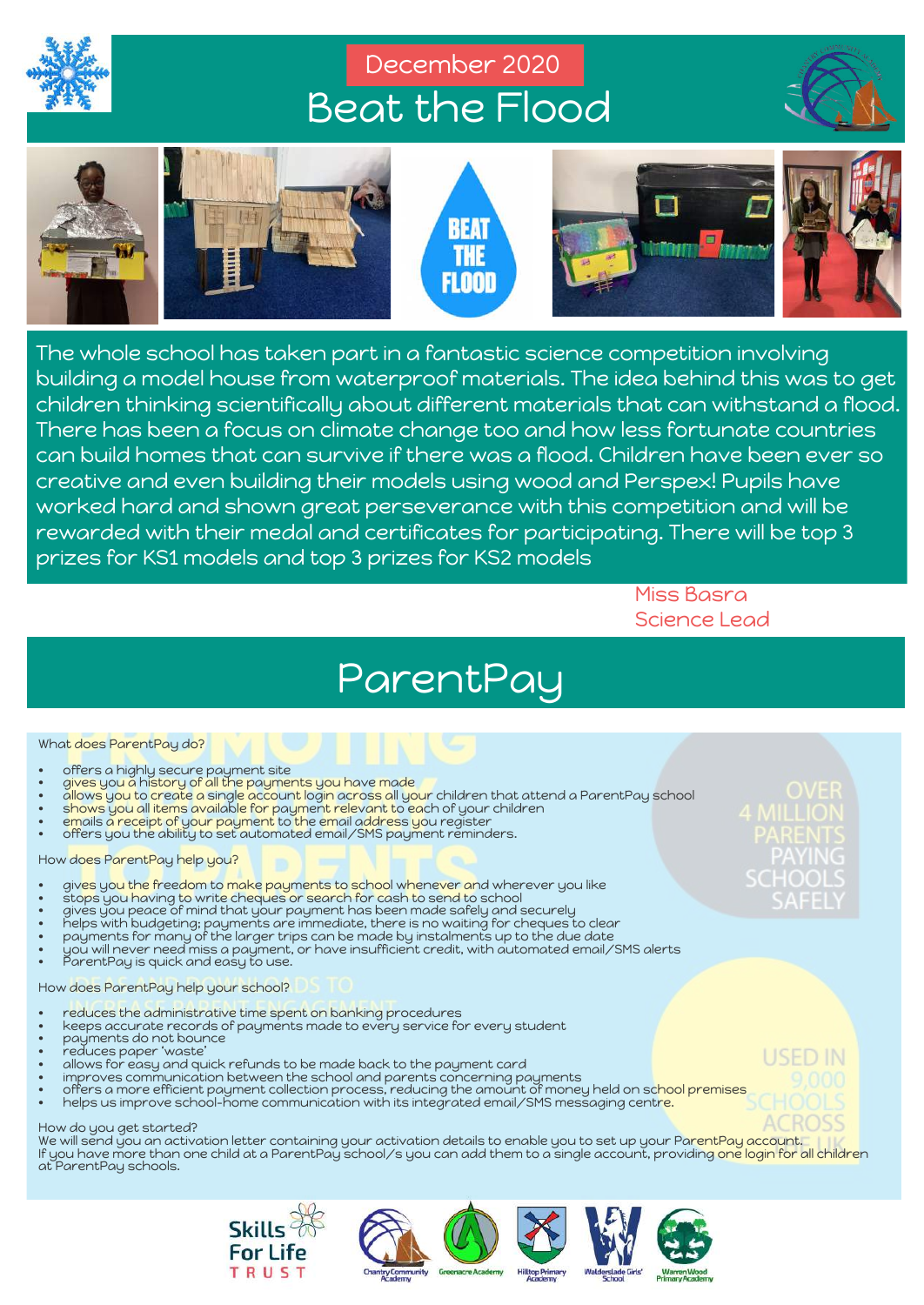







KS2 have been working hard in the lead up to Christmas in order to attempt to decipher French challenges. In one they had to translate a question to English and find an answer, in another they have to discover which popular Christmas song they had the French lyrics for and the last challenge was to discover the 15 French words in the spiral. How well can you do?

Mx Johnson French Lead

## Literacy



At Chantry, we pride ourselves in the way that our children develop and use their reading<br>At Chantry, we pride ourselves in the way that our children develop and use their reading and writing skills. We use a varied selection of high quality texts, both fiction and nonfiction that the the pupils explore in depth. As well as enjoying great literature, they explore authorship, character and setting in a variety of fun ways that lead to the creation of high quality written pieces created alongside the skills they have developed in their GPAS lessons.

To help the children become confident, able readers, the children use the Accelerated Reader programme where they are accurately assessed to find their reading level and are then given the opportunity to select reading books that are appropriate for their individual needs. As well as having a better selection of books to read from, they collect the words they read each week to show the level of their achievements.

> Mr Ward Literacy Lead Assistant Head





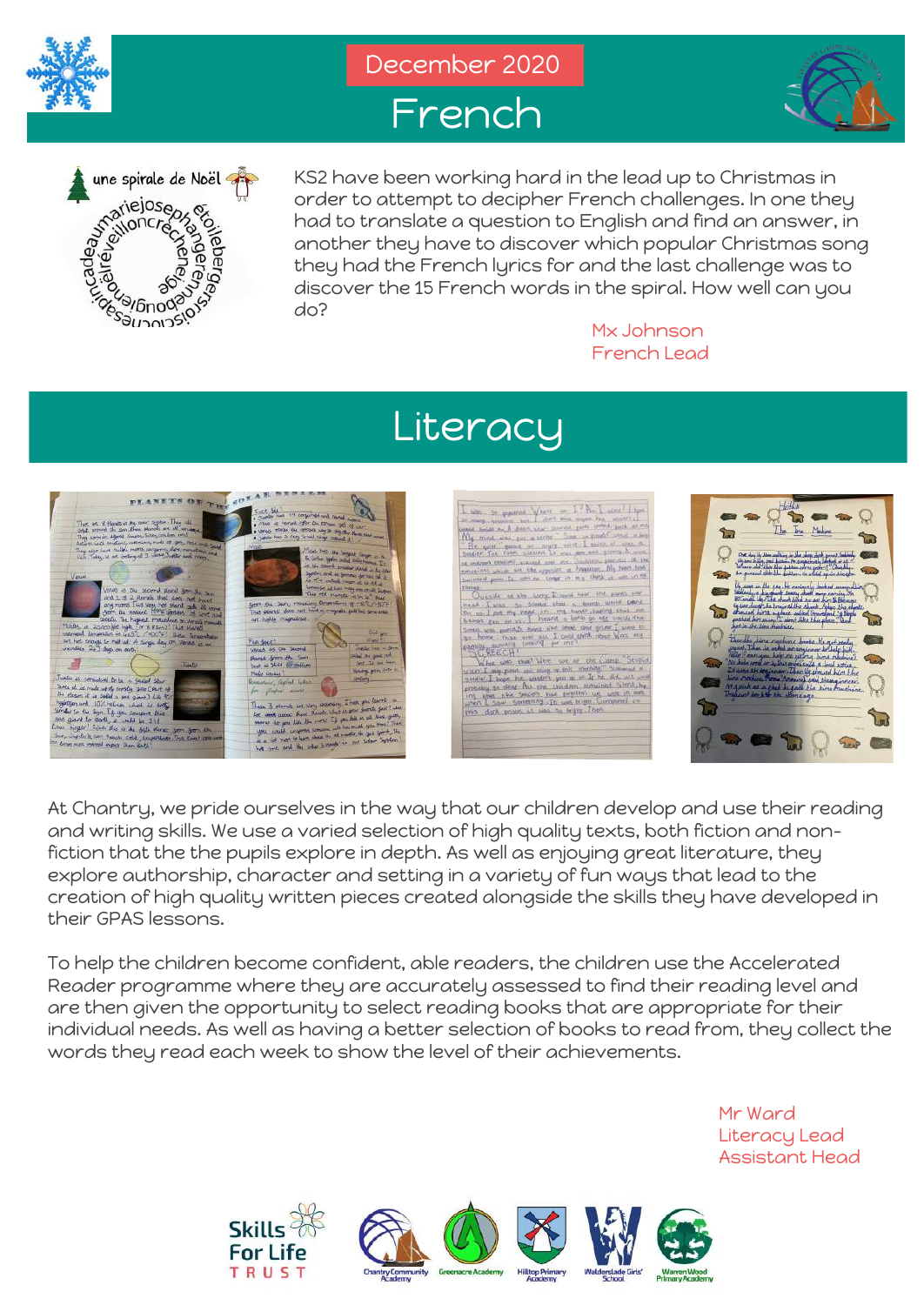

## December 2020 Anti-Bullying Week





![](_page_10_Picture_4.jpeg)

### This Anti-Bullving Week

During Anti-Bullying Week, each year group in Chantry watched the "United Against Bullying' video coordinated by the Anti-Bullying Alliance and talked through the 'United Against Bullying' PowerPoint with their classes and discussed what bullying is and how they can they can take a stand against bullying. Then each child from each class designed their own puzzle piece stating how they would choose to stand up against bullying. These have been placed in Year Group PSHE scrapbooks and on displays in classrooms. Here are some pictures of the fantastic work produced.

## From M**onday 16<sup>th</sup> to Friday 20<sup>th</sup>** November 2020

![](_page_10_Picture_8.jpeg)

![](_page_10_Picture_9.jpeg)

Miss Matthews PHSE Lead

## Road Safety

Headteacher<br>. Mrs. Duncan

![](_page_10_Figure_13.jpeg)

Some of you may remember that last year, we submitted a travel plan which was a requirement of our new school planning permission. We haven't heard anything in terms of support to take this further to help us with the issues we have outside on Ordnance Road.

I can report that one of our parent governors has kindly agreed to move this forward with the local council and Kent Highways. Kent Highways have already responded and have agreed to look at the situation. This is great news as we really need something radical to be put in place outside the school to make it safer. A few weeks ago, a child had a near miss with a van and even writing this today, a van has run into the back of a car. It is just too dangerous.

In the meantime, please stress to your children the importance of being safety aware near the road. The link below gives some useful ideas to share with your children.

https://www.rospa.com/media/documents/road-safety/teaching-road-safety-a-guidefor-parents.pdf

![](_page_10_Picture_18.jpeg)

![](_page_10_Picture_19.jpeg)

![](_page_10_Picture_20.jpeg)

![](_page_10_Picture_21.jpeg)

![](_page_10_Picture_22.jpeg)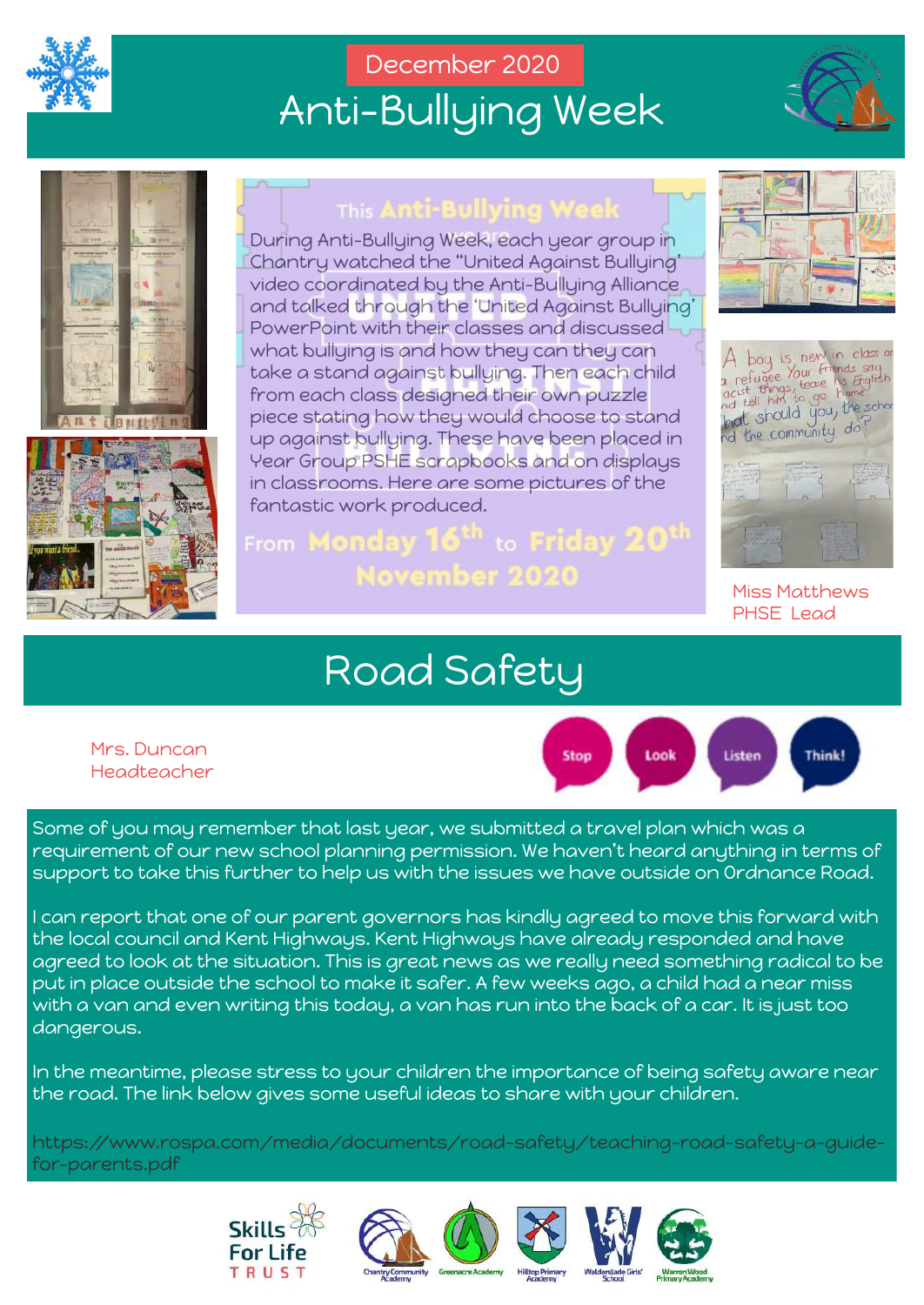![](_page_11_Picture_0.jpeg)

# Attendance and Punctuality

### Best Attending Class

![](_page_11_Figure_4.jpeg)

 $\bullet$ 

### Punctuality - 0 lates

| <b>WK16.10</b> | <b>WK 6.11</b> | <b>WK13.11</b> | <b>WK 20.11</b> | <b>WK 27.11</b> | <b>WK4.12</b> |
|----------------|----------------|----------------|-----------------|-----------------|---------------|
| Potter         | Carle          | Potter         | Carle           | Carle           | Inkpen        |
| <b>Browne</b>  | Browne         | Inkpen         | Potter          | Potter          | <b>Seuss</b>  |
| Donaldson      | Inkpen         | <b>Seuss</b>   | Donaldson       | <b>Browne</b>   | Donaldson     |
| Rowling        | Rowling        | Donaldson      | Morpurgo        | <b>Suess</b>    | Lewis         |
| Pullman        |                | Morpurgo       | Pullman         | Donaldson       | Rowling       |
|                |                | Pullman        |                 | Lewis           | Pullman       |
|                |                |                |                 | Rowling         |               |
|                |                |                |                 | Morpurgo        |               |
|                |                |                |                 | Pullman         |               |

![](_page_11_Picture_8.jpeg)

![](_page_11_Picture_9.jpeg)

![](_page_11_Picture_10.jpeg)

![](_page_11_Picture_11.jpeg)